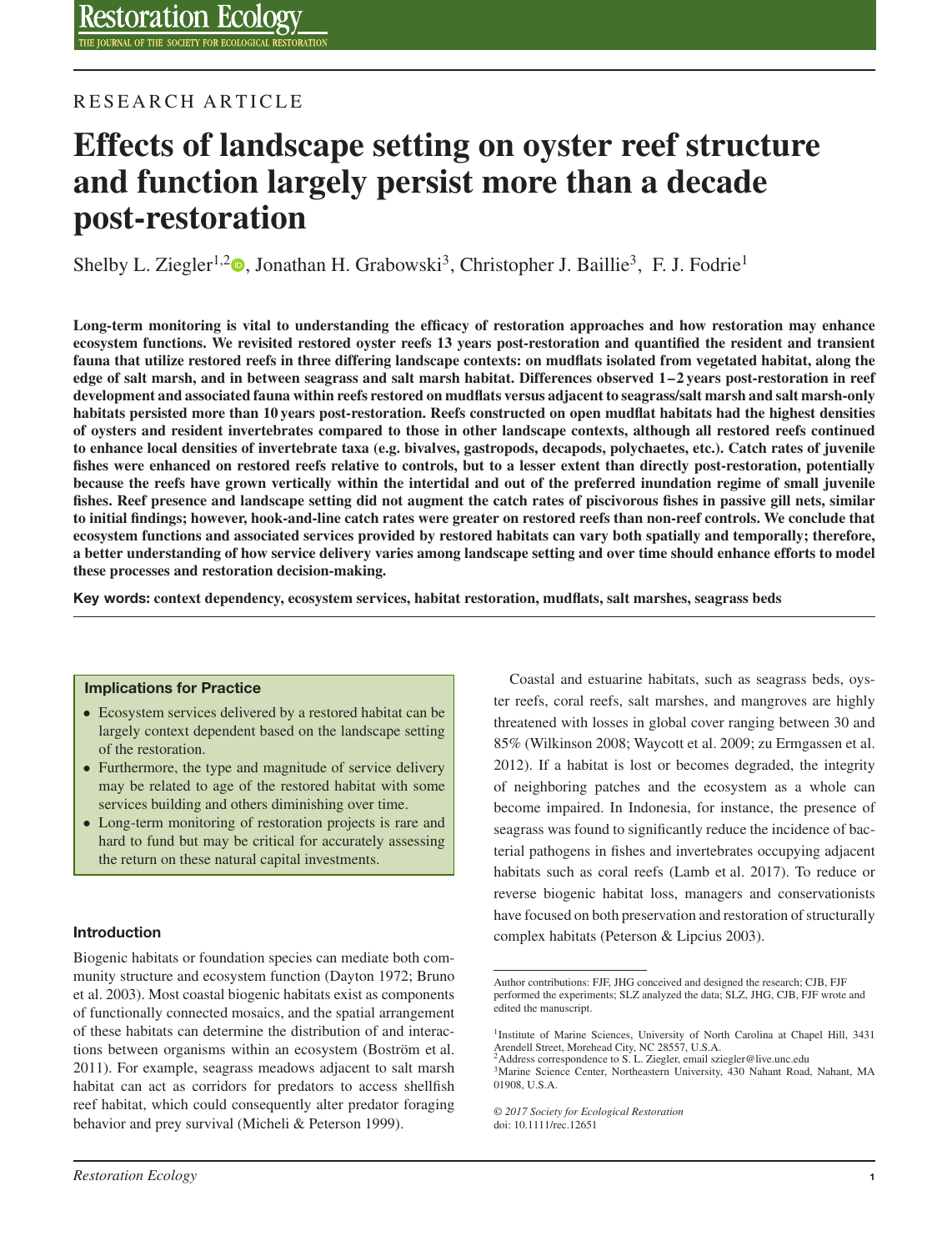Oyster reefs are important biogenic habitats that once were a common component of temperate estuaries; however, it is estimated that approximately 65–85% of oyster reefs have been lost in the United States, and in many areas the species is considered functionally extinct (zu Ermgassen et al. 2012). In addition to their extractive value for commercial fisheries, oysters provide a variety of ecosystem services, such as the enhancement of water quality, removal of excess nitrogen, shoreline stabilization, and provision of essential habitat for invertebrates and fishes (Meyer et al. 1997; Grabowski et al. 2012). Therefore, the loss of oyster reefs has negatively impacted estuaries globally, resulting in reduced habitat for valuable fishes and invertebrates, increased erosion rates, and reduced water quality (Peterson et al. 2003; Beck et al. 2011; Grabowski et al. 2012). The loss of this critical habitat has motivated oyster reef restoration efforts aimed at restoring ecosystem functioning and recovering associated valuable ecosystem services.

Even though landscape setting can influence the reestablishment of restored oyster reefs and the fish and invertebrate communities that utilize them, oyster reef restoration often proceeds without explicit consideration of the broader landscape setting in which it is being conducted. The restoration of oyster reefs directly adjacent to another biogenic habitat may impact habitat quality, subsequent ecosystem service delivery, and the overall success of the restoration effort. For instance, Grabowski et al. (2005) restored oyster reefs in three differing landscape settings: on isolated mudflats, adjacent to salt marsh with no seagrass present, and between seagrass and salt marsh habitats. During the first 2 years post-restoration, Grabowski et al. (2005) found that isolated mudflat reefs tended to support the highest density of oysters, other bivalves, and resident decapods. In addition, reefs constructed on mudflats also augmented catch rates of juvenile fishes potentially due to the increased structure, whereas reefs adjacent to other biogenic habitats did not enhance catch rates of juvenile fishes perhaps because the reefs were redundant to the adjacent structured habitats. In contrast to other findings, regardless of landscape setting, restored oyster reefs did not augment piscivorous fishes in any landscape setting (Grabowski et al. 2005).

Following most restoration projects, constructed habitats are typically monitored for 1–3 years, if at all (Bayraktarov et al. 2016; Zhao et al. 2016). While this time frame captures what is occurring on restored habitats immediately after restoration occurs, managers and practitioners would benefit from a deeper understanding of how communities may respond to restoration over decadal scales (Connell & Slatyer 1977). There are very few examples of long-term (*>*5 years) monitoring data investigating the trajectory of restoration in marine environments (Borja et al. 2010), which may bias our ability to maximize the long-term return on investments from restoration efforts. Long-term studies that do exist suggest that, in salt marsh and seagrass systems, the full effects of restoration may not be apparent within the typical 2- to 3-year time frame of most post-restoration monitoring grants (Bell et al. 2014). For instance, in salt marsh systems, "living shoreline" projects primarily designed to dampen shoreline erosion (i.e. marsh planting combined with a seaward oyster/rock sill) may

also support greater densities of fishes and crustaceans than surrounding areas, but this additional benefit may not be realized until 3–8 years post-construction (Gittman et al. 2016).

In this study, we examined whether landscape setting influences oyster reef communities using restored oyster reefs. In particular, we sampled oyster reefs restored in the three different landscape settings described above 13 years post-restoration (Grabowski et al. 2005). To make direct comparisons against initial observations made  $1-2$  years post-restoration, we followed the same sampling methodology as Grabowski et al. (2005). The objective of this study was to explore how landscape setting affects community structure on restored oyster reefs many years post-construction, as well as reefs' functional role as essential habitat that promotes "secondary" production of fishes and decapods.

# **Methods**

# **Study Site**

Restored oyster reefs were sited in Middle Marsh, Back Sound, North Carolina (34∘41′ 32′′N, 76∘37′ 16′′W). Middle Marsh is part of the Rachel Carson National Estuarine Research Reserve (RC NERR) and is comprised of several marsh islands fringed by oyster reefs and seagrass beds. In the summer of 1997, 12 intertidal oyster reefs were constructed in three landscapes: on isolated mudflats (mudflat), immediately between salt marshes and seagrass (seagrass), and on sandy points immediately adjacent to salt marshes with no seaward seagrass present (salt marsh; described fully in Grabowski et al. 2005). Each reef was constructed with 60 bushels  $(4.5 \text{ m}^3)$  of cultch oyster shell, resulting in initial reef dimensions of  $5 \text{ m} \times 3 \text{ m} \times 0.30 \text{ m}$  ( $l \times w$ )  $\times h$ ). At the time of restoration, the reefs generally extended out of the water at low tide, corresponding with the tidal height at the base of natural intertidal oyster reefs. Each restored reef was paired with an unrestored control site at least 50 m away, with control sites mirroring the landscape setting of paired restored reefs. Restored reef and control sites were crossed within the three landscapes in a fully orthogonal design, with each unique treatment combination included in one of four replicate blocks around Middle Marsh.

#### **Sampling Methods**

Prey Resources. Sampling of living oysters and resident invertebrates was conducted to evaluate reef condition and quantify resource availability for higher predators (e.g. fishes) within restored and control plots of each landscape type. This sampling was conducted twice—once in July 2010 and once in December 2010. During each sampling event, two randomly chosen  $0.25$  m<sup>2</sup> plots within each reef or control were sampled by excavating to 10 cm below the sediment interface. Excavated material was sieved with a 1-mm sieve, after which all sessile and mobile fauna were identified and quantified. The number and weight of live oysters per  $0.25$  m<sup>2</sup> were also quantified from each sample plot.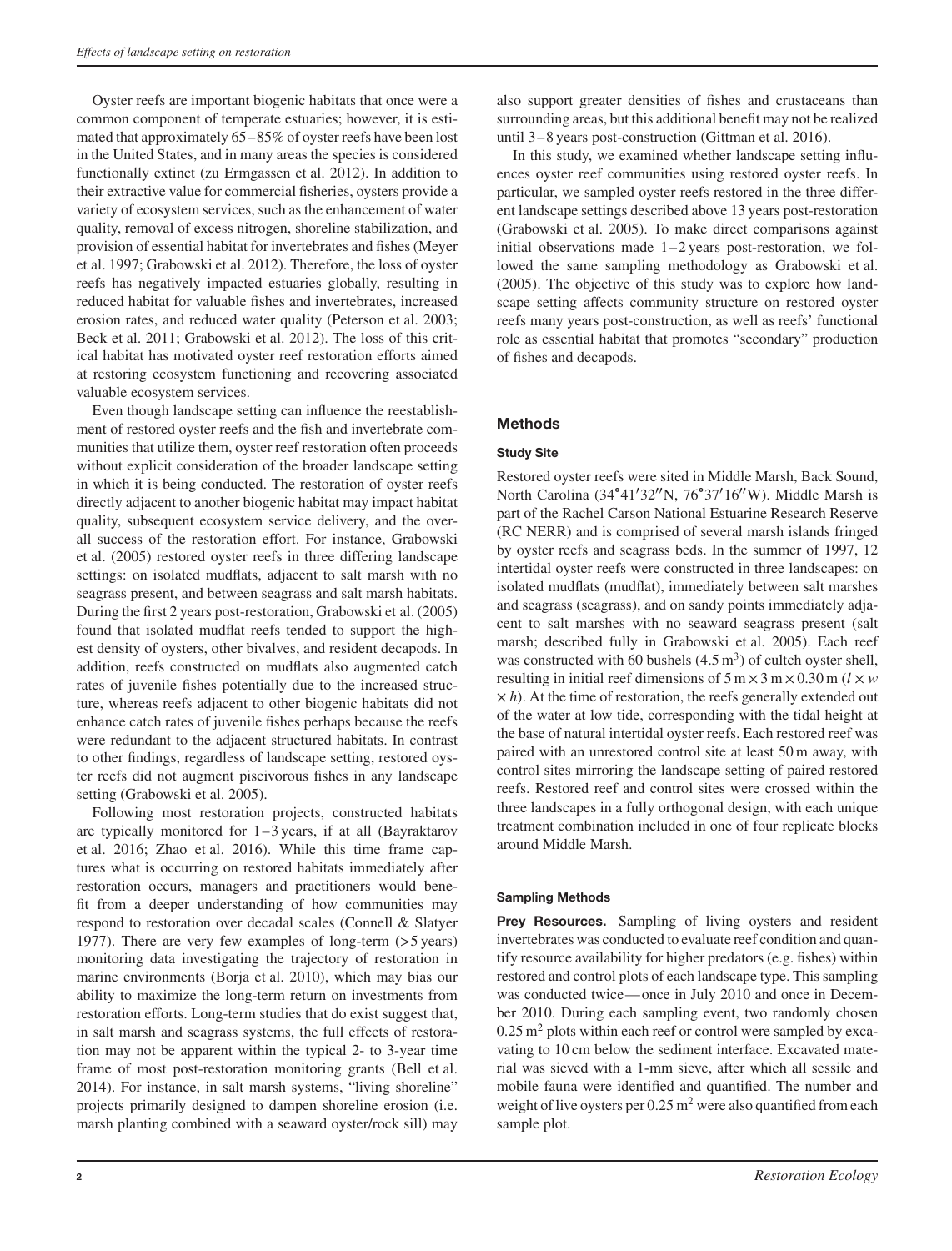**Juvenile Fishes.** Sampling began in July 2010 and continued each month until November 2010 to capture seasonal trends. Commercial crab pots, minnow traps  $(44.5 \text{ cm} \log x)$  24.3 cm diameter; 5 mm mesh screen with two approximately 2.5 cm openings), and modified Morton fish traps  $(0.7 \text{ m} \log \times 0.6 \text{ m})$ wide  $\times$  0.25 m high, steel rebar frames with 5 mm nylon mesh walls containing two opposing 7 cm diameter tunnel openings) were used to quantify juvenile fish, shrimp, and crab utilization of the restored reef and control sites. Multiple trap types were utilized to quantify the nekton community, targeting species of varying sizes and with different life history strategies. Two traps of each type were deployed on each reef and corresponding control during each sampling event. Traps were deployed at mid-flood tide (always after sundown) and retrieved approximately 6 hours later at mid-ebb tide (always before sunrise). All captured individuals were identified to species, quantified, and measured during retrieval of the traps.

**Piscivorous Fishes.** Gillnets  $(10 \text{ m long} \times 1.5 \text{ m tall}; 7.62 \text{ cm})$ stretch mesh) were utilized to sample more mobile, transient (often predatory) fishes each month from July 2010 until November 2010. Nets were stretched from one corner of the reef or control site along the seaward 5-m edge and then continuing along the 3-m edge on the downstream side relative to the flood tide. Nets were oriented with the current so that they opened during the flood tide when greatest catch rates were expected. Nets were deployed at mid-flood tide (always after sundown) and retrieved approximately 6 hours later at mid-ebb tide (always before sunrise). During retrieval of nets, each captured organism was identified to species, counted, measured, and released.

Hook-and-line sampling was conducted monthly July–November 2010. Nine volunteer fishermen representing a range of fishing experience were identified by the RC NERR. Optimal fishing days were selected for July–November 2010 based on occurrence of morning or evening high tides. Each month, each fisherman visited two of the four (randomly selected) study blocks in Middle Marsh (12 of the 24 reef or control sites). During each fishing excursion by any individual fisherman, at least one complete block of six reef or control sites was sampled. Fishermen were at liberty to choose tackle combinations, but were required to: (1) use the same tackle across all six reef or control sites within a study block; (2) fish within 2 hours of sunrise or sunset; (3) fish each reef or control site for 15 minutes; and (4) make all casts within 10 m of the reef or control site being sampled. All captured fishes were identified to species, counted, measured, and released.

# **Statistical Analyses**

To determine the effect of reef restoration and landscape context on the density of oysters and resident invertebrates, two-way analysis of variance (ANOVA) was serially employed on the following response variables: oysters, bivalves (except oysters), decapods, nondecapod crustaceans (i.e. barnacles, amphipods, and isopods), gastropods, and soft-bodied infauna. Three-way ANOVAs were conducted to determine how reef restoration, landscape, and month affect relative catch rates of juvenile fishes, piscivorous fishes caught in gillnets, and hook-and-line-caught fishes. All response variables were tested for normality (Shapiro–Wilk test, *p>*0.05) and heterogeneity of the variances using a studentized Breusch–Pagan test (*p>*0.05). Heteroscedastic data (i.e. oysters, nonoyster bivalves, decapods, nondecapod crustaceans, gastropods, soft-bodied infauna, juvenile fishes, piscivorous fishes, and hook-and-line-caught fishes) were transformed using square-root transformations and then retested to ensure homogeneous variance. Following square-root transformations, only modest violations of homoscedasticity were found for oysters, nonoyster bivalves, and decapods. Therefore, to maintain consistency in our statistical approach, we employed ANOVAs uniformly across response variables. All analyses were conducted in R version 3.2.2 (R Core Team 2015). Differences in densities were considered statistically significant at *p<*0.05, except in cases in which homoscedasticity was violated; in those cases, we considered differences in abundance statistically significant at  $p < 0.01$ . Fisher's least significant difference (LSD) post-hoc tests were used to conduct pairwise comparisons between treatments for significant main effects and interactions. Due to the high number of zeros present in the hook-and-line data, we also utilized the delta approach (Fletcher et al. 2005). We constructed two datasets from the original metric of recreationally prized species (i.e. sharpnose sharks, pigfish, flounder, bluefish, speckled trout, spot, kingfish, red drum, and gag grouper): one indicating presence of a captured fish in a 15-minute fishing bout (occurrence), and the other the mean catch rate when present (concentration). The occurrence and the mean concentration values were multiplied together to generate an index for relative density known as "delta-densities" of recreationally prized species (Serafy et al. 2007).

We used nonmetric multidimensional scaling (NMDS) ordination to assess how community composition varied as a function of reef restoration and landscape context. NMDS analyses were conducted with the Vegan and LabDSV packages in R (Oksanen et al. 2016; Roberts 2016). The NMDS ordinations were run with Bray–Curtis dissimilarity measures. In total, three NMDS ordinations were conducted: one including all species (quadrats/cores, traps, and nets pooled at each reef or control site), one with invertebrate species only (from quadrats/cores), and one with juvenile and piscivorous fishes (traps and gill nets pooled at each reef or control site).

# **Results**

**Prey Resources.** There was a significant interaction between restoration and landscape on oyster density  $(F_{[2,90]} = 14.99)$ , *p<*0.001). Oyster densities were on average 360 times greater in all restored reef sites compared to control sites. In addition, oyster densities in restored reefs located on mudflats (874.1 oysters 0.25 m<sup>−</sup>2) were significantly greater than densities on reefs in either salt marsh (81.3 oysters  $0.25 \text{ m}^{-2}$ ) or seagrass (124.6 oysters 0.25 m<sup>−</sup>2) landscapes (LSD, *p<*0.001 for both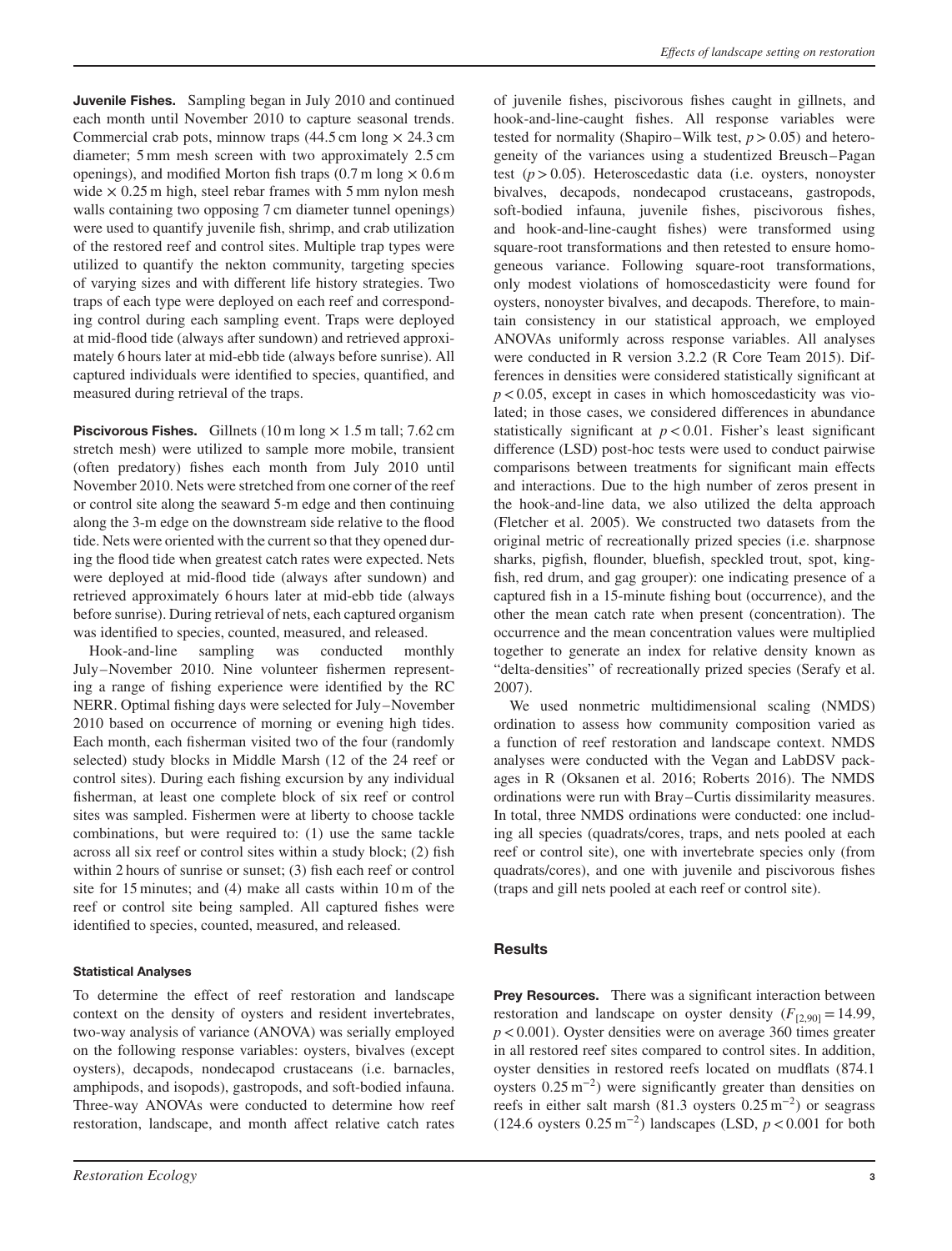

Figure 1. The effect of restoration and landscape context on (A) cluster mass of live oysters, (B) bivalve densities, (C) decapod densities, (D) non-decapod arthropod densities, (E) gastropod densities, and (F) infauna densities. All values are means (+SE). Black, control; white, restored reef.

comparisons). Similarly, the interaction between restoration and landscape influenced oyster cluster mass  $(F<sub>[2,90]</sub> = 49.96)$ , *p<*0.001). Oyster cluster mass is the biomass of live oyster shell within the reef. Cluster mass of reefs on mudflats was about 2.5 times greater than that of reefs adjacent to salt marsh or seagrass (LSD, *p<*0.001 for both comparisons; Fig. 1A), whereas we detected no differences between oyster reefs constructed immediately adjacent to either vegetated habitat setting (LSD,  $p = 0.33$ ; Table 1). The increase in cluster mass can be visually observed by the total growth in reefs through time. Mudflat reef dimensions increased from the initial  $5 \text{ m} \times 3 \text{ m}$  $(l \times w)$  to approximately 8.5 m  $\times$  6.5 m, whereas salt marsh and seagrass reefs remained similar in size to initial restoration measurements.

There was an interactive effect of restoration and landscape setting on density of bivalves other than oysters  $(F_{[2,90]} = 23.53, p < 0.001)$ . LSD post-hoc tests revealed that only reefs restored on isolated mudflats enhanced bivalve densities (LSD, *p<*0.001). Densities of non-oyster bivalves in mudflat reefs were about an order of magnitude greater than those of control sites, as well as seagrass or salt marsh reefs (Fig. 1B; Table 1), driven largely by the ribbed mussel *Geukensia demissa*. Similarly, decapod densities were approximately two orders of magnitude higher within mudflat reefs than nearby control habitats (driven largely by the mud crab *Eurypanopeus depressus*) ( $F_{[2,90]}$  = 19.01, *p* < 0.001). Although the enhancement derived from reef presence was greatest within mudflat landscapes, decapod densities were also elevated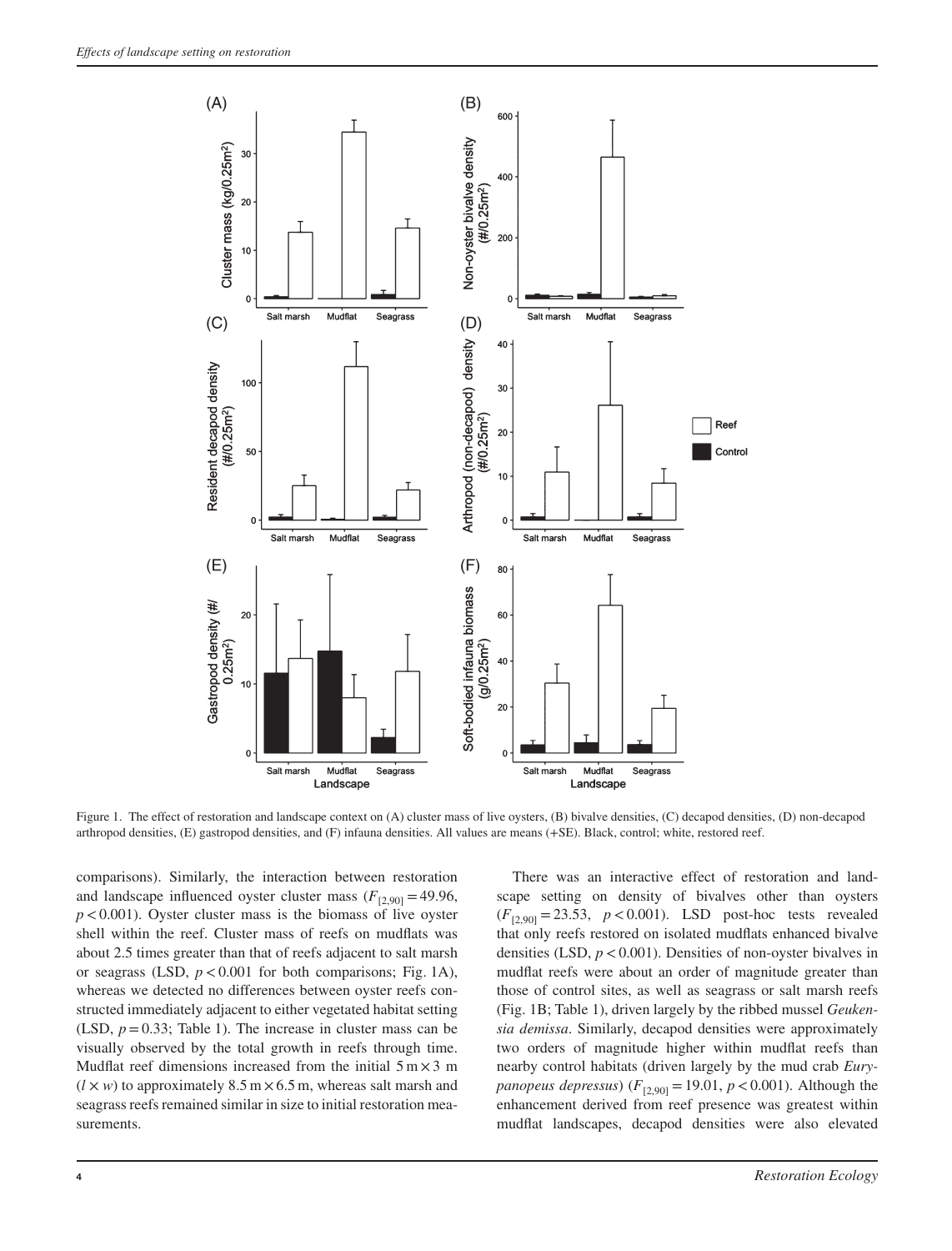| <b>Table 1.</b> Direct comparison of results more than a decade after restoration (13 years) to results from 1 to 2 years (Grabowski et al. 2005) following the oyster  |
|-------------------------------------------------------------------------------------------------------------------------------------------------------------------------|
| reef restoration in three landscape contexts: mudflat reef (MF), seagrass reef (SG), and salt marsh reefs (SM). The direction of the sign indicates which group         |
| was greater in value (i.e. $>$ for reef-control indicates restored reefs has a significantly greater abundance of that response variable than the control sites). Equal |
| signs (=) indicate that there was no significant different between groups. One greater than or less than sign (>, <) represents a $p < 0.05$ . Two greater than or      |
| less than signs $(\gg, \ll)$ signifies $p < 0.001$ . Bolded and enlarged symbols represent a statistical difference from the initial sampling.                          |

| Response Variable      | 1997-1999<br><b>Reef Setting</b> |   |     |     | 2010<br>Reef Setting |    |    |    |
|------------------------|----------------------------------|---|-----|-----|----------------------|----|----|----|
|                        |                                  |   |     |     |                      |    |    |    |
|                        | Oyster cluster mass              |   |     |     | $=$                  | >> | >  | >> |
| Non-oyster bivalves    |                                  |   |     | $=$ | >>                   | >> | >> |    |
| Infauna                |                                  |   |     | $=$ | >                    |    |    |    |
| Decapods               |                                  |   | $=$ | >   | >>                   | >> | >  |    |
| Non-decapod arthropods |                                  |   |     |     | >>                   |    |    |    |
| Gastropods             |                                  |   |     |     | $=$                  |    |    |    |
| Juvenile fishes        |                                  | > |     | $=$ | $=$                  |    |    |    |
| Piscivorous fishes     |                                  |   |     |     | ≺                    | << |    | << |

on salt marsh and seagrass reefs relative to controls (LSD, *p<*0.001 for both; Fig. 1C). Decapod densities on mudflat reefs (111.7 individuals 0.25 m<sup>−</sup>2) were significantly greater than on either seagrass reefs (22.0 individuals 0.25 m<sup>−</sup>2; LSD, *p* < 0.001), salt marsh reefs (25.1 individuals 0.25 m<sup>-2</sup>; LSD,  $p$  < 0.001), or control habitats (0–2 individuals 0.25 m<sup>2</sup>; LSD, *p<*0.001; Table 1). Non-decapod crustacean densities dominated by barnacles (*Balanus* sp.) and gammaridean amphipods were significantly elevated (on average 17 times greater) in restored reefs relative to non-reef control sites  $(F_{[1,90]} = 24.97$ , *p<*0.001; Fig. 1D), but non-decapod crustacean densities did not differ among landscapes  $(F_{[2,90]} = 1.19, p = 0.31;$ Table 1).

Compared with other taxa, densities of gastropods were low (*<*15 individuals 0.25 m<sup>−</sup>2) and highly variable. The most common species of gastropod found was the Atlantic oyster drill (*Urosalpinx cinerea*). There were no statistically significant main or interactive  $(F_{[2,90]} = 0.63, p = 0.535)$ effects of restoration  $(F_{[1,90]} = 0.14, p = 0.093)$  or landscape  $(F<sub>[2,90]</sub> = 2.88, p = 0.873)$  on gastropod densities; however, we did detect 1.5-fold higher gastropod densities on seagrass reefs than on controls in seagrass landscapes (LSD, *p<*0.095; Fig. 1E). Reef presence had a significant effect on the biomass of soft-bodied infauna (predominantly nereididae worms and anemones) in all landscape settings  $(F_{[1,90]} = 47.81,$ *p<*0.001). There was a marginally significant interaction of restoration and landscape on soft-bodied infauna biomass  $(F_{[2,90]} = 2.99, p = 0.055)$ . On mudflat reefs there was approximately two to three times more soft-bodied infauna biomass  $(64.3 \text{ g } 0.25 \text{ m}^{-2})$  than that of seagrass reefs  $(19.5 \text{ g } 0.25 \text{ m}^{-2})$ and salt marsh reefs  $(30.4 \text{ individuals } 0.25 \text{ m}^{-2})$ , or any of the controls  $(3-4g)$  0.25 m<sup>-2</sup>; LSD,  $p=0.002$ ; Fig. 1F; Table 1).

**Juvenile Fishes.** Juvenile fishes were dominated by pinfish (*Lagodon rhomboides*), pigfish (*Orthopristis chrysoptera*), oyster toadfish (*Opsanus tau*), spot (*Leiostomus xanthurus*), spottail pinfish (*Diplodus holbrooki*), and flounder (*Paralichthys*

spp.). Cumulative catch rates of juvenile fishes on reefs differed among landscapes in certain months but not in others. There were significant interactions between restoration and month  $(F_{[4,209]} = 2.42, p = 0.049)$ , as well as between landscape and month  $(F_{[8,209]} = 2.06, p = 0.041)$  on densities of juvenile fishes. In August, reef presence increased the catch rates of juvenile fishes by 2-fold in all landscapes. In November, juvenile catch rates were six times greater on salt marsh and mudflat reefs than their respective controls and two times greater on seagrass controls than seagrass reefs. (Fig. 2A; Table 1).

**Piscivorous Fishes.** Total abundance of piscivorous fishes was affected by landscape  $(F_{[2,90]} = 6.49, p = 0.002)$ , restoration  $(F_{[1,90]} = 63.93, p = 0.05)$ , and month  $(F_{[4,90]} = 2.49, p = 0.002)$ , but there were no interactions among any factors. Unexpectedly, piscivorous fishes on average were 3.5 times more abundant in control sites than restored reefs, although this difference appeared most extreme in the salt marsh landscape (Fig. 2B). Catch rates of piscivorous fishes were highest in seagrass landscapes (two times greater), regardless of reef presence, compared to those located in mudflats and salt marsh habitats (LSD, *p* ≤ 0.01 for both; Table 1).

Hook-and-line efforts resulted in the capture of 83 recreationally prized fishes. There was no statistically significant effect of landscape  $(F_{[2,528]} = 0.07, p = 0.932)$ , reef presence  $(F_{[1,528]} = 1.33, p = 0.249)$ , or month  $(F_{[4,528]} = 0.65,$  $p=0.627$ ) on the catch rates reported by recreational fishermen—unsurprising for zero inflated data. Delta densities, however, revealed that fisherman caught approximately 1.4 times more fish on restored reefs than at control sites (Fig. 2C). Additionally, there was a trend toward higher catch rates of mobile fishes in seagrass landscapes compared to those in either mudflat or salt marsh landscapes.

**Nonmetric Multidimensional Scaling.** Each of the three NMDS analyses conducted explained at least 75% of variation observed in the data (all species:  $R^2 = 0.78$ ; invertebrates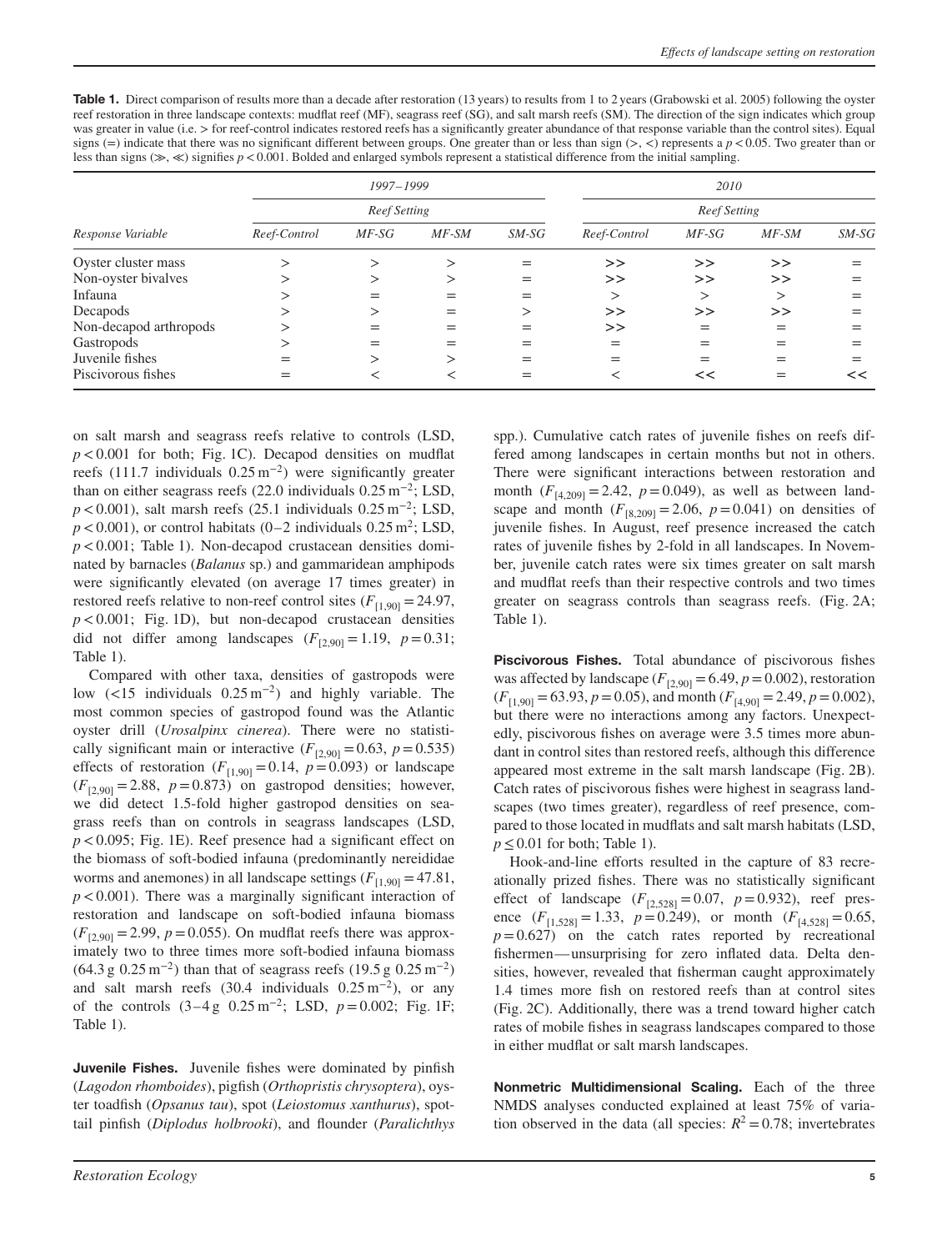

Figure 2. Trap sampling for juvenile fish and gill net sampling for piscivorous fish was conducted monthly from July to November 2010 on reefs and controls in all three landscapes. All values are means (+SE). The two-way interaction of month and restoration on (A) the total abundance of juvenile fish, (B) the total abundance of piscivorous fish, and (C) the occurrence, concentration, and delta densities for hook-and-line-caught fish. Black, control; white, restored reef.

only:  $R^2 = 0.75$ ; fishes only:  $R^2 = 0.79$ ). Two-dimensional axes were utilized for each NMDS analysis with a stress of 0.11, 0.09, and 0.13, respectively. Restoration accounted for 74% of the variation observed along axis 1 for the all species model (Fig. 3A). Similarly, restoration accounted for 71% of the differences in communities along axis 1 and 38% of the observed variation along axis 2 in the invertebrate taxa NMDS (Fig. 3B). In both the all species and invertebrate species NMDS, isolated mudflat reefs tended to group together (indicating the communities on these reefs were the most similar to one another) and were observed to have the most dissimilar communities from other landscapes and/or restored reefs. Differences observed in mudflat reefs were largely driven by the ribbed mussel (*G. demissa*), mud crabs, and the Atlantic oyster drill (*U. cinerea*) (Fig. 3A & B). Neither axis 1 nor axis 2 from the fish species NMDS were driven by restoration, landscape setting, or month (0.0%). We note, however, that black drum (*Pogonias cromis*) and flounder (*Paralichthys* sp.) tended to be more characteristic of catches in seagrass landscapes, whereas sheepshead (*Archosargus probatocephalus*) were only observed in mudflat landscapes (Fig. 3C).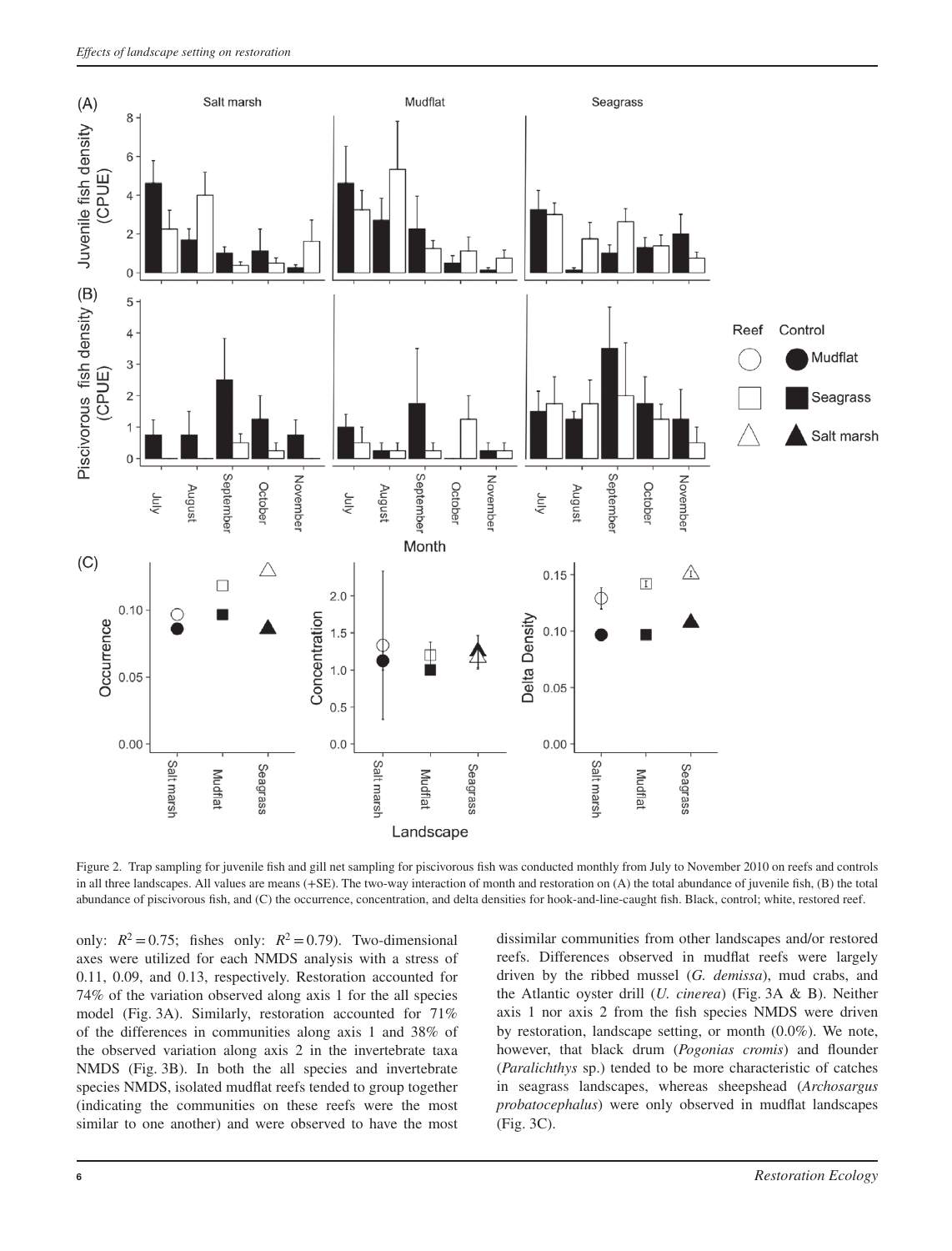

Figure 3. Non-metric multidimensional scaling ordinations of (A) all species sampled, (B) only invertebrate species, and (C) only fish species were conducted to visualize the similarity of community composition between reef and controls across all three landscape settings. Arrows indicate specific species driving observed trends. All values calculated with Bray–Curtis dissimilarity matrix.

# **Discussion**

Restoration scientists have postulated that biological function of a restored habitat will increase through time for some period before eventually plateauing as the system reaches a new carrying capacity (Choi 2004). Therefore, to better understand if a restored habitat has fully reestablished, it is vital to continue monitoring over decadal scales. In our study, 13-year-old restored oyster reefs were resampled to explore if the restoration trends changed or remained consistent through time. To our knowledge, no other long-term study greater than 10 years has been conducted on restored oyster reefs. Our results indicate that mudflat reefs continued to support the highest densities of oysters and other resident invertebrate species and at greater levels than during the first 2 years post-restoration. In contrast, invertebrate densities on salt marsh reefs 13 years post-construction were relatively low compared to densities more immediately post-restoration. Collectively, our results suggest that communities on restored oyster reefs are highly influenced by the spatial configuration of adjacent habitats or landscape setting, and to a lesser extent, time since construction.

There are several mechanisms that could influence the trajectory of invertebrate communities on restored reefs in different landscapes through time. In Middle Marsh, water velocity rates near mudflat reefs may have remained relatively consistent given the local stability of major shoal complexes, whereas marsh erosion-accretion over meter scales may have reduced hydrologic flow near salt marsh and seagrass reefs (detailed below). This could have resulted in consistently higher larval settlement rates of juvenile oysters and larval invertebrates near mudflat reefs but not in the other two landscape settings (Sanford et al. 1994). The higher flow would also consistently enhance food delivery to mudflat reefs, resulting in increased growth and survival on mudflat reefs (Lenihan 1999). Therefore, the higher densities of oysters and invertebrates on mudflat reefs could be expected during both the first 2 years post-restoration and 13 years after reef construction.

The tidal elevation of an oyster reef can mediate the success of restoration efforts (Powers et al. 2009; Fodrie et al. 2014). In North Carolina, intertidal oyster reefs are found in the lowto mid-intertidal, and landscape setting likely influences this variation. Specifically, seawater temperatures constrain many seagrass species, such as *Zostera marina*, to the shallow subtidal (Rozas & Minello 1998) so that oyster reefs adjacent to seagrass beds are typically found at slightly deeper elevations than those in the other two landscapes. The lower (approximately 5–10 cm) elevation of seagrass reefs may have initially increased the settlement of oysters but negatively impacted their post-settlement growth due to higher rates of predation with less aerial exposure (Bishop & Peterson 2006; Fodrie et al. 2014). This could explain why Grabowski et al. (2005) reported seagrass reefs to support the lowest density of oysters following reef construction. However, over time the advantage of higher elevation of salt marsh reefs over the seagrass reefs was apparently counterbalanced by the envelopment of the oyster reef by salt marsh cordgrass (*Spartina alterniflora*). The sediment stabilization and expansion of the salt marsh habitat around the oyster reef may have created a barrier to oyster and invertebrate settlement and resulted in the lower densities of oysters and invertebrate taxa on salt marsh reefs. Additionally, the increased predation pressure of juvenile oysters and spat by mesopredators, such as xanthid crabs that occupy the marsh edge (Carroll et al. 2015), may have lowered survival as the reefs aged. Increased predation pressure could also explain the lower oyster densities observed on salt marsh reefs compared to those on mudflat or seagrass reefs 13 years post-construction.

Initially after reef construction, only mudflat reefs enhanced juvenile fish densities, perhaps because oyster reef habitat is functionally redundant to seagrass and salt marsh habitat (Grabowski et al. 2005; Geraldi et al. 2009). Indeed, oyster reefs may provide similar functions (i.e. foraging grounds, protection, etc.) to fishes as other structured habitats, such as seagrass, salt marsh, and mangroves. In this study, however, we found that juvenile fishes were augmented by reefs in all landscapes, although this benefit was only apparent during a small window of time during our study. These differences in juvenile fish catch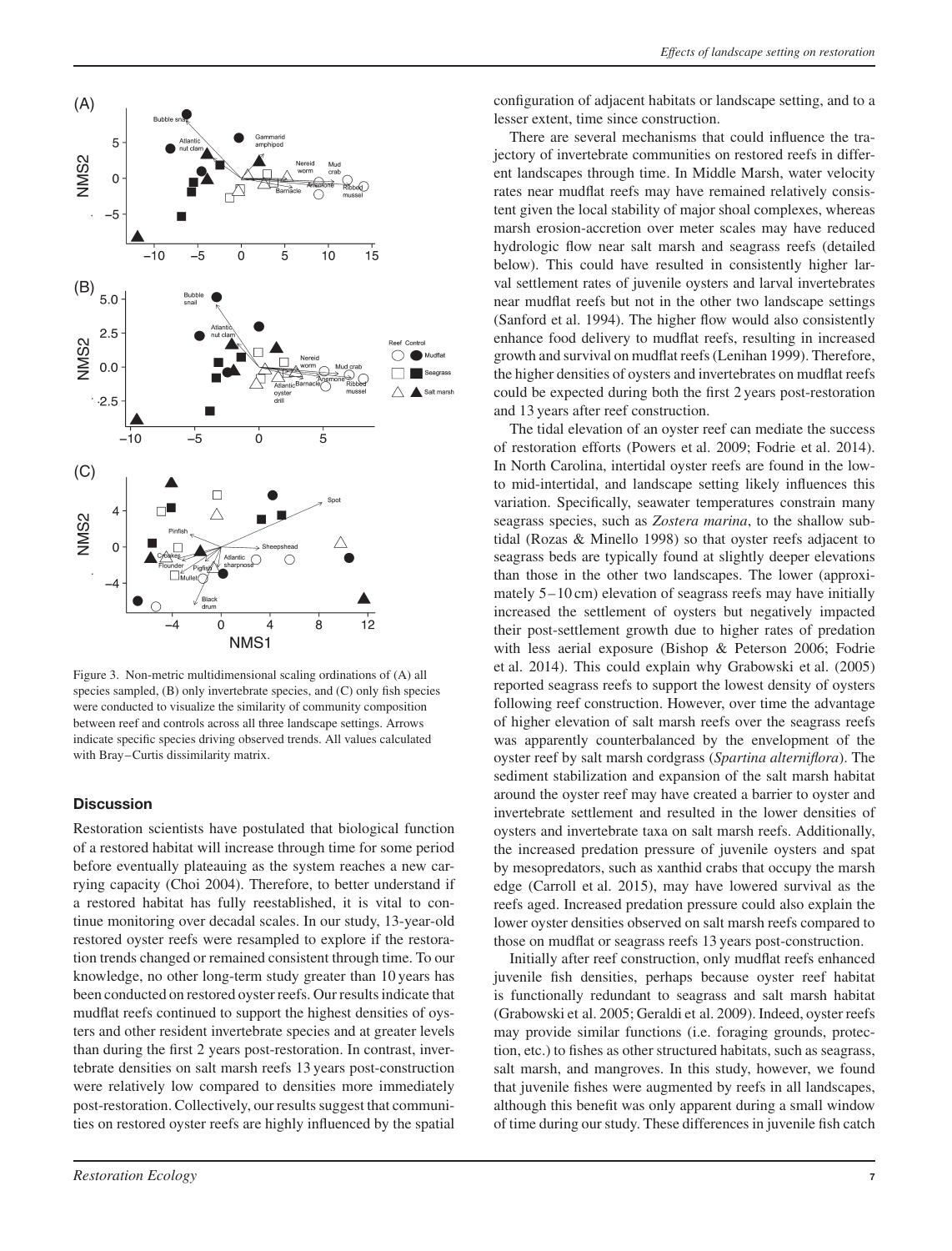rates 1–2 years versus 13 years after restoration could be a result of several interacting mechanisms. Initially, restored reefs in all three landscape settings were characterized by low vertical relief (30 cm tall), allowing for the regular inundation of the reefs at high tide. As the reefs have grown vertically (*>*75 cm tall; Rodriguez et al. 2014) they may be completely covered by water less frequently, resulting in a reduction from initial densities observed on mudflat reefs in certain months, yet it is unclear why catch rates would increase on salt marsh or seagrass reefs compared to initial findings. Moreover, the lack of enhancement of juvenile fish catch rates throughout the year, 13 years post-restoration, may be due to a shift in the preferential habitat from the top of the reef (where our traps were placed) to the edges that are more regularly flooded. Additional efforts to monitor older reefs will help resolve how the effects of landscape setting on juvenile fish catch rates and other important ecosystem functions evolve with reef age.

The enhancement of fishes and mobile crustaceans is considered an important ecosystem service provided by restored oyster reefs (Coen et al. 1999; Breitburg et al. 2000; Peterson et al. 2003; Grabowski & Peterson 2007). Over the past three decades, several studies have investigated fish communities on oyster reefs and found that oyster reefs generally support higher densities of many juvenile and adult fishes and mobile crustacean species than non-oyster reef controls (Grabowski et al. 2005; Allen et al. 2007; Gregalis et al. 2009). Although we found some evidence of higher densities of juvenile fishes on reefs, densities of piscivorous fishes were higher on controls than on reefs and were generally higher in the seagrass than the other two landscapes regardless of reef presence. These results are similar to findings of functional redundancy of Grabowski et al. (2005) and Geraldi et al. (2009), in that they also found that oyster reefs did not augment adult fish catch rates. These results likely reflect the fact that the species that dominated our catch included many that are not obligate residents of oyster reefs, such as flounder and gag grouper. In addition, intertidal oyster reefs may not be easily accessed by larger fishes given the more limited inundation of intertidal oyster reefs relative to surrounding mudflats.

In general, the ability to detect whether reefs enhance fish densities may be confounded by inherent biases and selectivity of the methodologies used to quantify catch rates at the scales we studied. Specifically, the catch rate of nets ultimately depends on both the density of animals within the sampling domain, as well as the movement behavior of those individuals over 1–100s of meters (Rudstam et al. 1984). Acoustically tagged red drum (*Scieanops ocellatus*) within Middle Marsh have been observed to preferentially utilize the same restored oyster reefs sampled with nets in this study, especially restored reefs near or adjacent to seagrass or salt marsh habitats (Fodrie et al. 2015). Acoustic data also demonstrated that red drum near reefs are more stationary and may not be as accessible to net-based approaches around reefs. In this regard, hook-and-line sampling is potentially a valuable, orthogonal method of assessing fish utilization of habitat patches within a landscape because hook-and-line sampling involves capturing fishes while they are actively foraging. In our system, we speculate that mobile fishes

may be using reefs for short periods of time to forage which could suggest a positive effect of reef presence on trophic transfer and, ultimately, recreational fishing harvest; however, this effect may not be detected by traditional net sampling.

The greater numbers of oysters on mudflat reefs created more habitat for invertebrate species, such as xanthid crabs, that likely impact food-web structure and function. Additionally, the increased numbers and biomass of living oysters on mudflat reefs influences their water filtration rates (Newell & Koch 2004) and nutrient cycling capacity (Smyth et al. 2015) relative to seagrass or salt marsh reefs. For instance, in salt marsh and seagrass landscapes, the addition of oyster reefs did not enhance levels of denitrification already occurring, yet reefs in mudflats greatly increased denitrification compared to that of control sites (Smyth et al. 2015). Carbon cycling of restored oyster reefs is also greatly affected by landscape setting. Salt marsh reefs and subtidal oyster reefs have been shown to be net carbon sinks due to the predominance of organic carbon burial, whereas intertidal mudflat reefs can be net carbon sources due to the high rates of biosynthesis and retention (burial) of inorganic carbon in shell (Fodrie et al. 2017). Salt marsh reefs also appear to promote sediment stabilization and accretion of shoreline habitats, including the salt marshes that they were located adjacent to. Efforts to restore oyster reefs in the intertidal zone should include consideration of how landscape setting and reef age influence the delivery of these different ecosystem services.

More than 10 years post-restoration, we found evidence that oyster reefs greatly influence fish and invertebrate communities by augmenting the densities of many ecologically and economically important species. Yet, these results are largely context dependent—the landscape setting of an oyster reef greatly influences these processes. Specifically, our findings in conjunction with others indicate that mudflat reefs have higher numbers of live oysters and associated sessile and mobile fauna, which can be related to increased water quality and denitrification rates (Smyth et al. 2015). The shift in structure and function of salt marsh reefs due to the envelopment of the reefs by marsh grass may be perceived as a negative impact, but these restored reefs can increase sediment stabilization and carbon sequestration (Fodrie et al. 2017). In addition, we have shown that these context-dependent effects may be directly related to period of observation. Therefore, these results provide additional support for evaluating restoration outcomes at expanded time-scales. Even when continuous monitoring of restoration sites may not be financially possible over longer time scales (e.g. decades), there are opportunities for periodic assessments (e.g. every 5–10 years) that can inform our understanding of restoration trajectories. Mounting evidence from long-term monitoring of salt marsh, seagrass, and now oyster reef restoration indicate that the typical 1- to 2-year post-restoration monitoring is likely insufficient for generalizing restoration trajectories (Borja et al. 2010; Zhao et al. 2016). Finally, we suggest that future investigations should consider how landscape setting and other environmental factors interact with oyster reef success to impact the timing of the delivery of associated ecosystem services.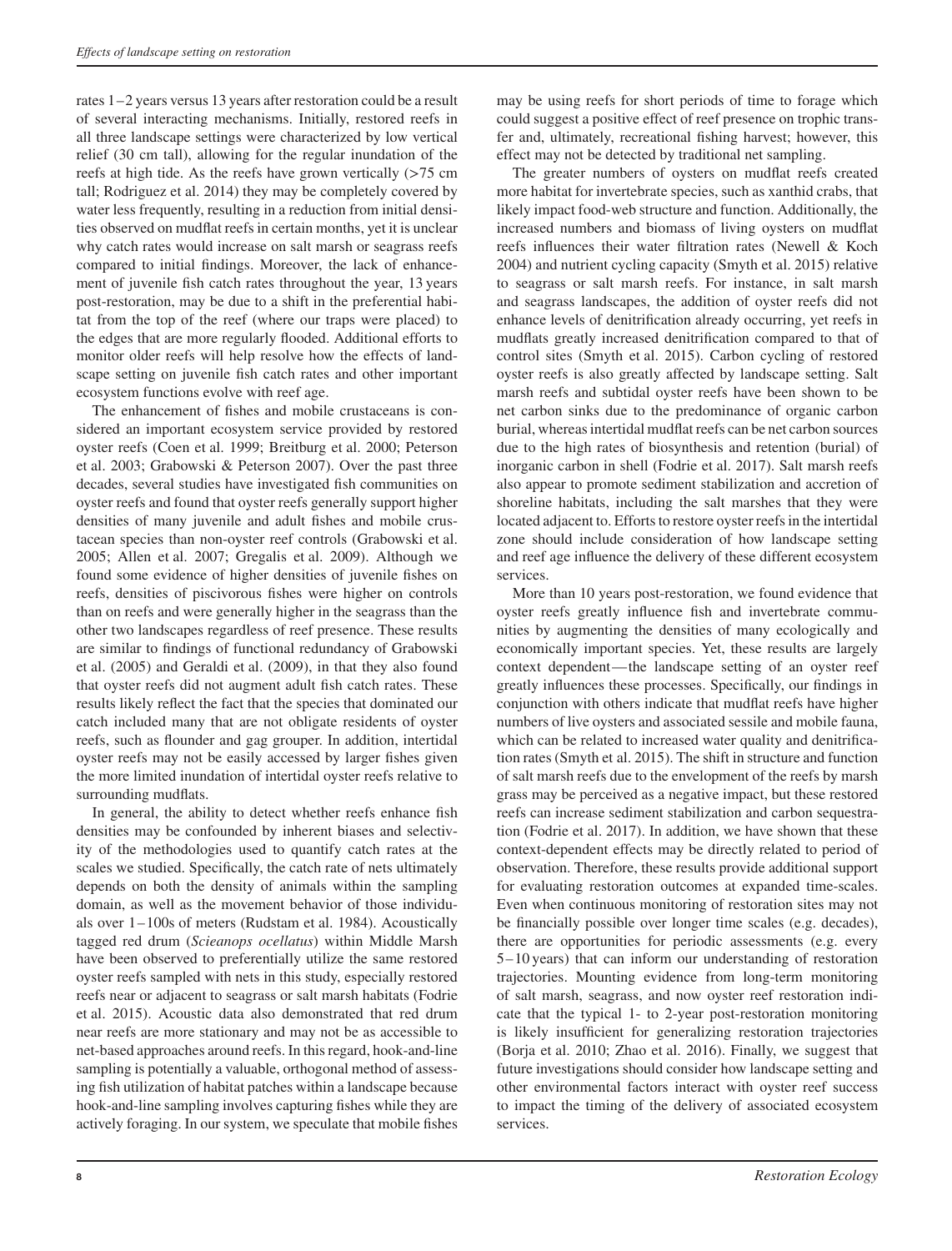#### **Acknowledgments**

We would like to thank the numerous individuals who assisted in the fieldwork for this project, specifically M. Brodeur, X. Chandler, S. Coleman, S. Fuller, A. Poray, and E. Voigt. We thank J. Braddy, J. Fear, N. Hall, J. Hawkins, J. Ipock, C. Jones, and W. J. Kenworthy, who fished the reefs and control sites for the hook-and-line portion of this project. All organisms were collected with a collection permit to UNC-IMS from the North Carolina Division of Marine Fisheries (706481) and all fishes were handled in accordance with IACUC protocols (10-114.0). Support for this work was provided by NC Sea Grant (Blue Crab and Shellfish Research Program, Fishery Resource Grant Program), the NC DMF Coastal Recreational Fishing License Marine Resources Fund, and NSF (OCE-1635950).

# **LITERATURE CITED**

- Allen DM, Haertel-Borer SS, Milan BJ, Bushek D, Dame RF (2007) Geomorphological determinants of nekton use of intertidal salt marsh creeks. Marine Ecology Progress Series 329:57–71
- Bayraktarov E, Saunders MI, Abdullah S, Mills M, Beher J, Possingham HP, Mumby PJ, Lovelock CE (2016) The cost and feasibility of marine coastal restoration. Ecological Applications 26:1055–1074
- Beck MW, Brumbaugh RD, Airoldi L, Carranza A, Coen LD, Crawford C, et al. (2011) Oyster reefs at risk and recommendations for conservation, restoration, and management. Bioscience 61:107–116
- Bell SS, Hall MO, Middlebrooks ML (2014) The value of long-term assessment of restoration: support from a seagrass investigation. Restoration Ecology 22:304–310
- Bishop MJ, Peterson CH (2006) Direct of effects of physical stress can be counteracted by indirect benefits: oyster growth on a tidal elevation gradient. Oecologia 147:426–433
- Borja Á, Dauer DM, Elliott M, Simenstad CA (2010) Medium- and long-term recovery of estuarine and coastal ecosystems: patterns, rates and restoration effectiveness. Estuaries and Coasts 33:1249–1260
- Boström C, Pittman S, Simenstad C, Kneib R (2011) Seascape ecology of coastal biogenic habitats: advances, gaps, and challenges. Marine Ecology Progress Series 427:191–217
- Breitburg DL, Coen LD, Luckenbach MW, Mann R, Posey M, Wesson JA (2000) Oyster reef restoration: convergence of harvest and conservation strategies. Journal of Shellfish Research 19:371–377
- Bruno JF, Stachowicz JJ, Bertness MD (2003) Inclusion of facilitation in ecological theory. Trends in Ecology & Evolution 18:119–125
- Carroll JM, Marion JP, Finelli CM (2015) A field test of the effects of mesopredators and landscape setting on juvenile oyster, *Crassostrea virginica*, consumption on intertidal reefs. Marine Biology 162:993–1003
- Choi YD (2004) Theories for ecological restoration in changing environment: toward "futuristic" restoration. Ecological Research 19:75–81
- Coen LD, Luckenbach MW, Breitburg DL (1999) The role of oyster reefs as essential fish habitat: a review of current knowledge and some new perspectives. American Fisheries Society Symposium 22:438–454
- Connell JH, Slatyer RO (1977) Mechanisms of succession in natural communities and their role in community stability and organization. The American Naturalist 111:1119–1144
- Dayton PK (1972) Toward an understanding of community resilience and the potential effects of enrichment to the benthos at McMurdo Sound, Antarctica. Pages 81–95. In: Parker B (ed) Proceedings of the Colloquium on Conservation Problems in Antarctica. Allen Press. Lawrence, Kansas
- zu Ermgassen PSE, Spalding MD, Blake B, Coen LD, Dumbauld B, Geiger S, et al. (2012) Historical ecology with real numbers: past and present extent and biomass of an imperilled estuarine habitat. Proceedings of the Royal Society B: Biological Sciences 279:3393–3400
- Fletcher D, Mackenzie D, Villouta E (2005) Modelling skewed data with many zeros: a simple approach combining ordinary and logistic regression. Environmental and Ecological Statistics 12:45–54
- Fodrie FJ, Rodriguez AB, Baillie CK, Brodeur MC, Coleman SE, Gittman RK, et al. (2014) Classic paradigms in a novel environment: inserting food web and productivity lessons from rocky shores and salt marshes into biogenic reef restoration. Journal of Applied Ecology 51:1314–1325
- Fodrie FJ, Yeager LA, Grabowski JH, Layman CA, Sherwood GD, Kenworthy MD (2015) Measuring individuality in habitat use across complex landscapes: approaches, constraints, and implications for assessing resource specialization. Oecologia 178:75–87
- Fodrie FJ, Rodriguez AB, Gittman RK, Grabowski JH, Lindquist NL, Peterson CH, Piehler MF, Ridge JT (2017) Shellfish reefs as sources and sinks on a blue carbon scale. Proceedings of the Royal Society B: Biological Sciences 284:20170891
- Geraldi NR, Power SP, Heck KL, Cebrian J (2009) Can habitat restoration be redundant? Response of mobile fishes and crustaceans to oyster reef restoration in marsh tidal creeks. Marine Ecology Progress Series 389:171–180
- Gittman RK, Peterson CH, Currin CA, Fodrie FJ, Piehler MF, Bruno JF (2016) Living shorelines can enhance the nursery role of threatened estuarine habitats. Ecological Applications 26:249–263
- Grabowski JH, Peterson CH (2007) Restoring oyster reefs to recover ecosystem services. Pages 281–298. In: Cuddington K, Byers JE, Wilson WG, Hastings A (eds) Ecosystem Engineers: Plants to Protists. Elsevier Academic Press, Burlngton, MA
- Grabowski JH, Hughes AR, Kimbro DL, Dolan MA (2005) How habitat setting influences restored oyster reef communities. Ecology 86:1926–1935
- Grabowski JH, Brumbaugh RD, Conrad RF, Keeler AG, Opaluch JJ, Peterson CH, Piehler MF, Powers SP, Smyth AR (2012) Economic valuation of ecosystem services provided by oyster reefs. Bioscience 62:900–909
- Gregalis KC, Johnson MW, Powers SP (2009) Restored oyster reef location and design affect responses of resident and transient fish, crab, and shellfish species in Mobile Bay, Alabama. Transactions of the American Fisheries Society 138:314–327
- Lamb JB, van de Water JAJM, Bourne DG, Altier C, Hein MY, Fiorenza EA, Abu N, Jompa J, Harvell CD (2017) Seagrass ecosystems reduce exposure to bacterial pathogens of humans, fishes, and invertebrates. Science 355:731–733
- Lenihan HS (1999) Physical–biological coupling on oyster reefs: how habitat structure influences individual performance. Ecological Monographs 69:251–275
- Meyer DL, Townsend EC, Thayer GW (1997) Stabilization and erosion control value of oyster cultch for intertidal marsh. Restoration Ecology 5:93–99
- Micheli F, Peterson CH (1999) Estuarine vegetated habitats as corridors for predator movements. Conservation Biology 13:869–881
- Newell RIE, Koch EW (2004) Modeling seagrass density and distribution in response to changes in turbidity stemming from bivalve filtration and seagrass sediment stabilization. Estuaries 27:793–806
- Oksanen J, Blanchet FG, Friendly M, Kindt R, Legendre P, McGlinn D, Minchin PR, O'Hara RB, Simpson GL, Solymos P, Stevens MHH, Szoecs E, Wagner H (2016). Vegan: Community Ecology Package. R Package Version 2.4-1. [http://CRAN.R-project.org/package=vegan](http://cran.r-project.org/package=vegan) (accessed 10 Nov 2015)
- Peterson CH, Lipcius RN (2003) Conceptual progress towards predicting quantitative ecosystem benefits of ecological restorations. Marine Ecology Progress Series 264:297–307
- Peterson CH, Grabowski JH, Powers SP (2003) Estimated enhancement of fish production resulting from restoring oyster reef habitat: quantitative valuation. Marine Ecology Progress Series 264:249–264
- Powers SP, Peterson CH, Grabowski JH, Lenihan HS (2009) Success of constructed oyster reefs in no-harvest sanctuaries: implications for restoration. Marine Ecology Progress Series 389:159–170
- R Core Team (2015) R: A Language and Environment for Statistical Computing. R Foundation for Statistical Computing, Vienna, Austria https://www.R-project.org/ (accessed 1 Oct 2015)